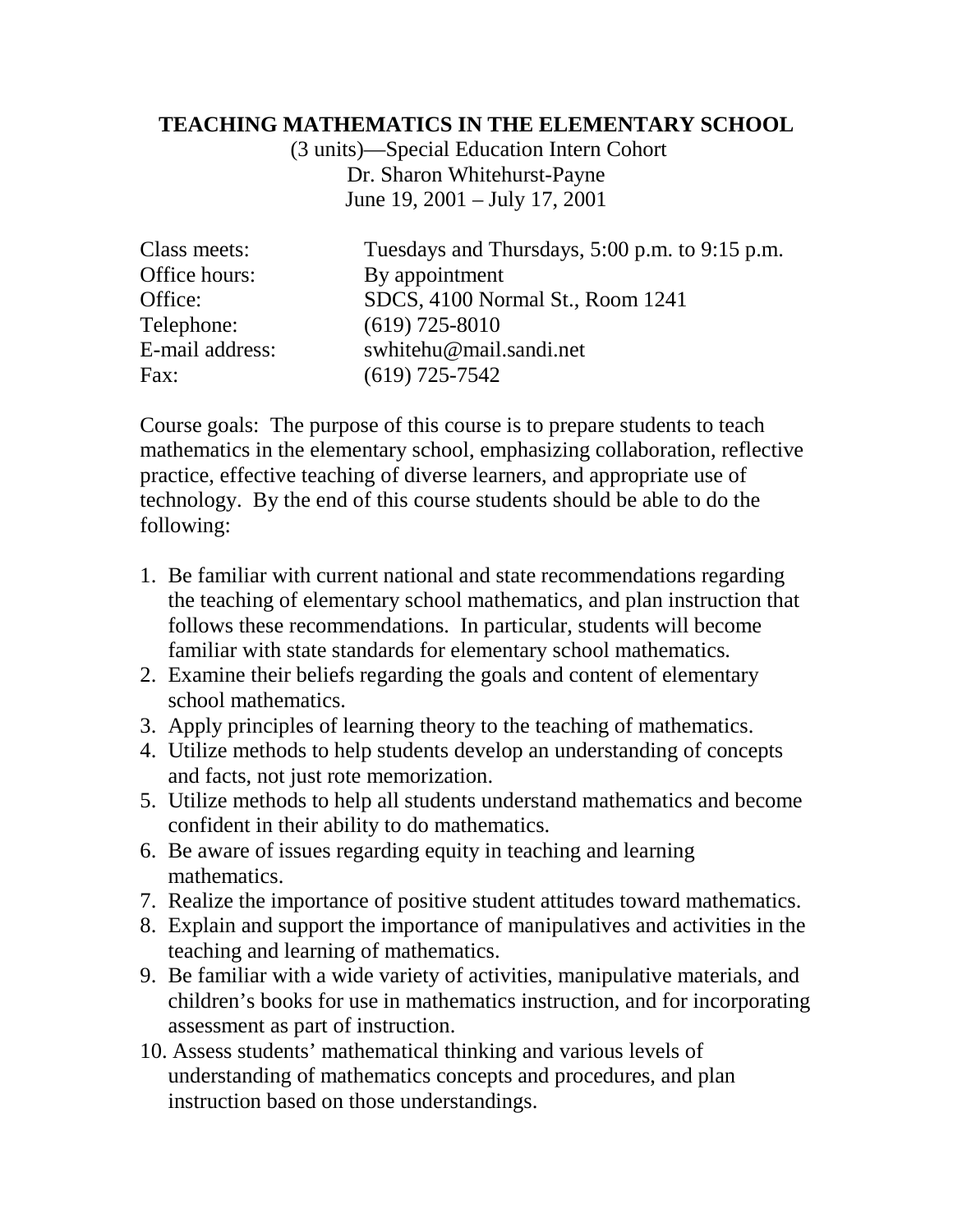- 11. Understand the scope and sequence of the elementary school mathematics curriculum.
- 12. Communicate with parents about math curriculum and ways they can help their children at home.

Required Course Materials and Supplies:

Elementary School Mathematics: Teaching Developmentally  $(4<sup>th</sup>$  ed.), Van de Walle. An E-mail account

Course requirements:

- 1. Class attendance and participation
- 2. Completion of assigned readings
- 3. Satisfactory score on the exam
- 4. Satisfactory completion of the following assignments:

-Mathematics autobiography

- -Reflective summaries
- -Alternative algorithms
- -Math menu activity

-A five-step sequence of math lessons, including planning, implementation, and reflection, including communication with and activities for parents.

- -Use the Internet as a resource
- 5. Math literature book.

Description of assignments:

- 1. Mathematics autobiography. Describe your experiences in mathematics. Define your attitude towards mathematics.
- 2. Reflective Summaries: The purpose of this assignment is to encourage you to read and reflect upon some of the critical issues surrounding the teaching and learning of mathematics. Prior to each class, there will be assigned readings from the textbook. You should complete these readings, and then summarize and reflect on those readings. Your reflective summaries, which will be collected at the beginning of class, should demonstrate that you have read and thought about the material. The time you spend before class reading and thinking about the issues related to the teaching and learning of mathematics will provide substantial benefit to your overall learning in this class. Your reflections should be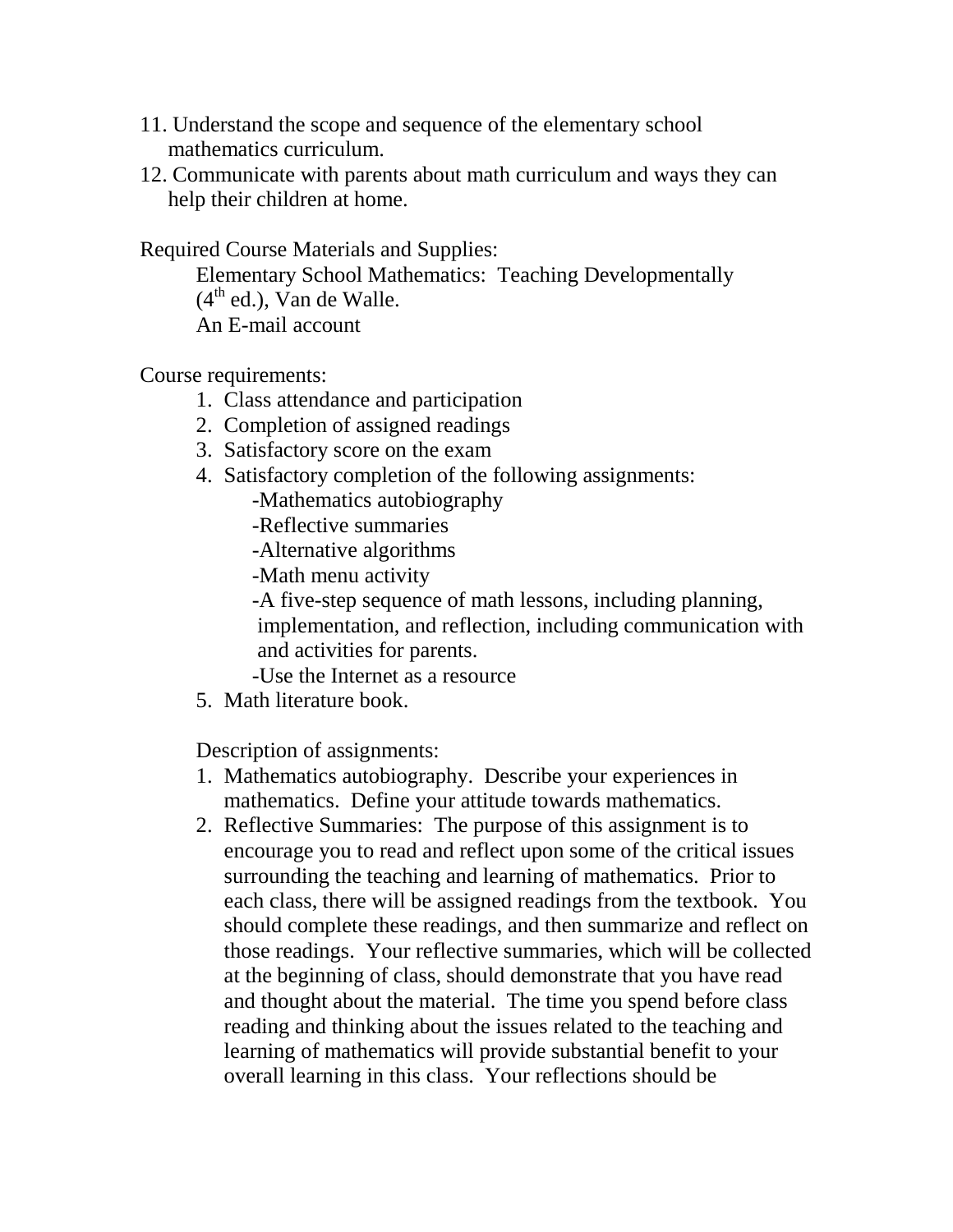approximately one page typed or the equivalent length handwritten.

- 3. Alternative Algorithm Assignment. The purposes of this assignment are to develop an appreciation for the fact that different cultures have found alternative but correct algorithms from those commonly used in the United States, and to reinforce the view that the algorithms we have come to use are simply a matter of convention and should be seen as "a way," not "the way." Your assignment is to find an alternative algorithm for one of the arithmetic operations that is either currently used or was used by people from another country or culture. An excellent source for this assignment would be the upper grades of an elementary school where the students might ask their parents, grandparents, or other relatives how they learned to add, subtract, multiply, or divide. You have the choice of submitting this assignment in writing or presenting it orally in class (approximately 5 minutes long). Your report for this assignment should include the following information:
- Where you found the algorithm
- Where the algorithm is or was used
- A clear explanation of the algorithm and how it works
- An explanation of why the algorithm works. (One way to do so is to compare it to an algorithm you use now.)
	- 4. Math menu activity: Find or develop one activity either for skill or concept development and set-up and conduct a station for this activity in class. Assume some concept development on your chosen topic has already been done. Topics will be selected in class. Prepare enough copies to distribute one each to class members and instructor.
	- 5. Final Exam: The exam will consist of short-answer and shortessay questions related to the course objectives and based on class discussions, activities, and readings.
	- 6. Lesson Plans: The purposes of this assignment are as follows:
- To think through a mathematical content area in terms of the big conceptual ideas, the relationship between those ideas, and the associated procedural knowledge;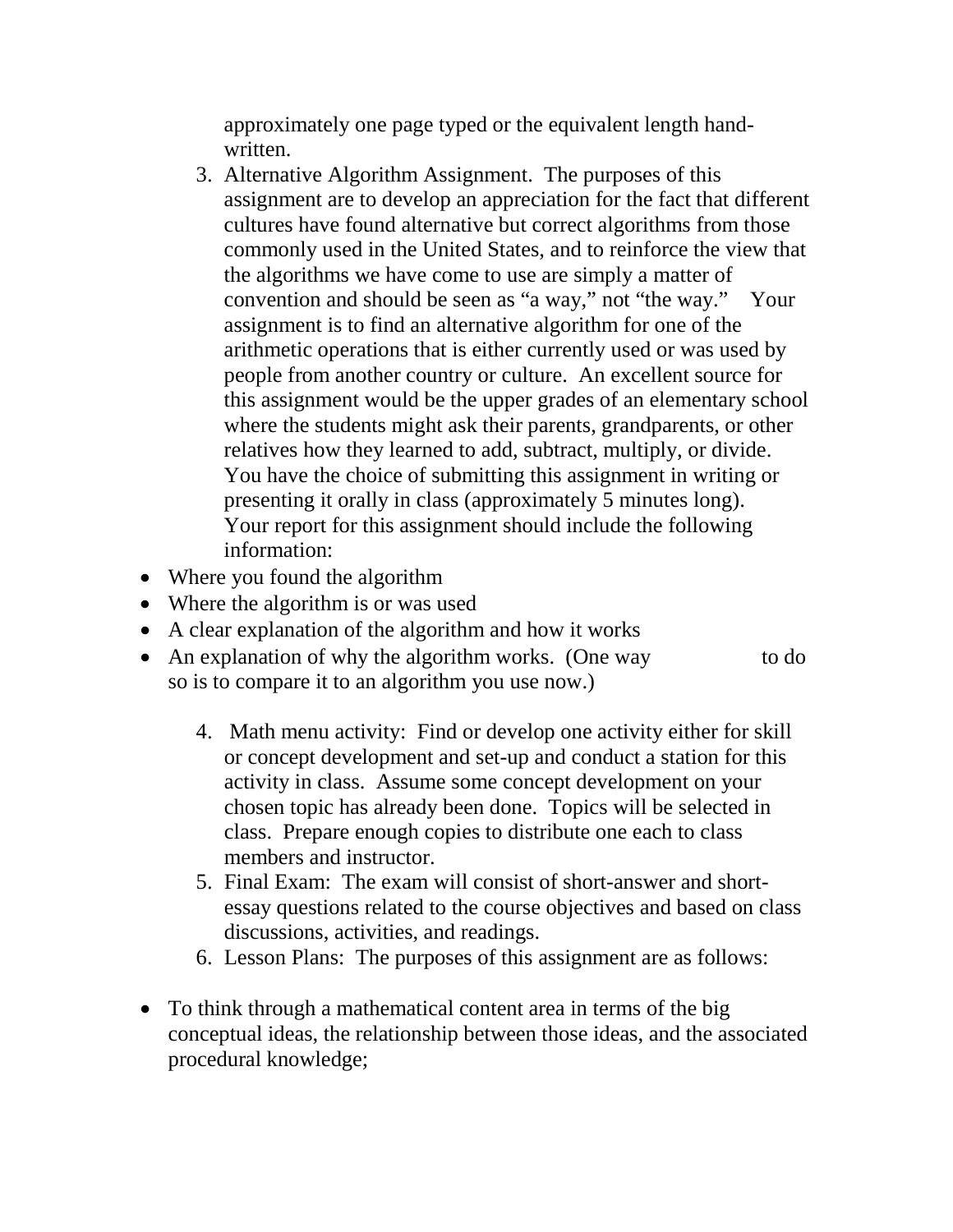- To determine the knowledge possessed by two different students about your chosen topic;
- To prepare and teach a five-day-long unit plan to teach this content to a small group of students or the whole class, including ways to assess what students learned from this unit;
- To reflect on your lessons and make suggestions for revisions and improvements;
- To incorporate children's literature in mathematics teaching; and
- To practice ways to involve parents in their children's mathematics learning.
	- 7. Literature Book: Develop a literature book.

## Course Grading Policy:

Each assignment meeting the requirements specified above will earn an "A", an assignment must be better than average in some way. For example, relating classwork and/or readings to an assignment, using extra creativity, thinking of a way to apply an idea in the classroom, or doing an excellent job of constructive a game would make an assignment better than average. In general, an "A" requires quality "above and beyond" the requirements.

All assignments turned in late will lose 10% of their total point value. Each spelling or grammatical error in a written assignment will result in a 2% deduction from your score for that assignment. Grade Calculation:

| Attendance and participation | 10% |
|------------------------------|-----|
| Math autobiography           | 5   |
| Reflective summaries         | 10  |
| Alternative algorithm        | 5   |
| Math menu activity           | 5   |
| Final exam                   | 25  |
| Math lesson plans            | 20  |
| Literature book              | 20  |
| Total                        |     |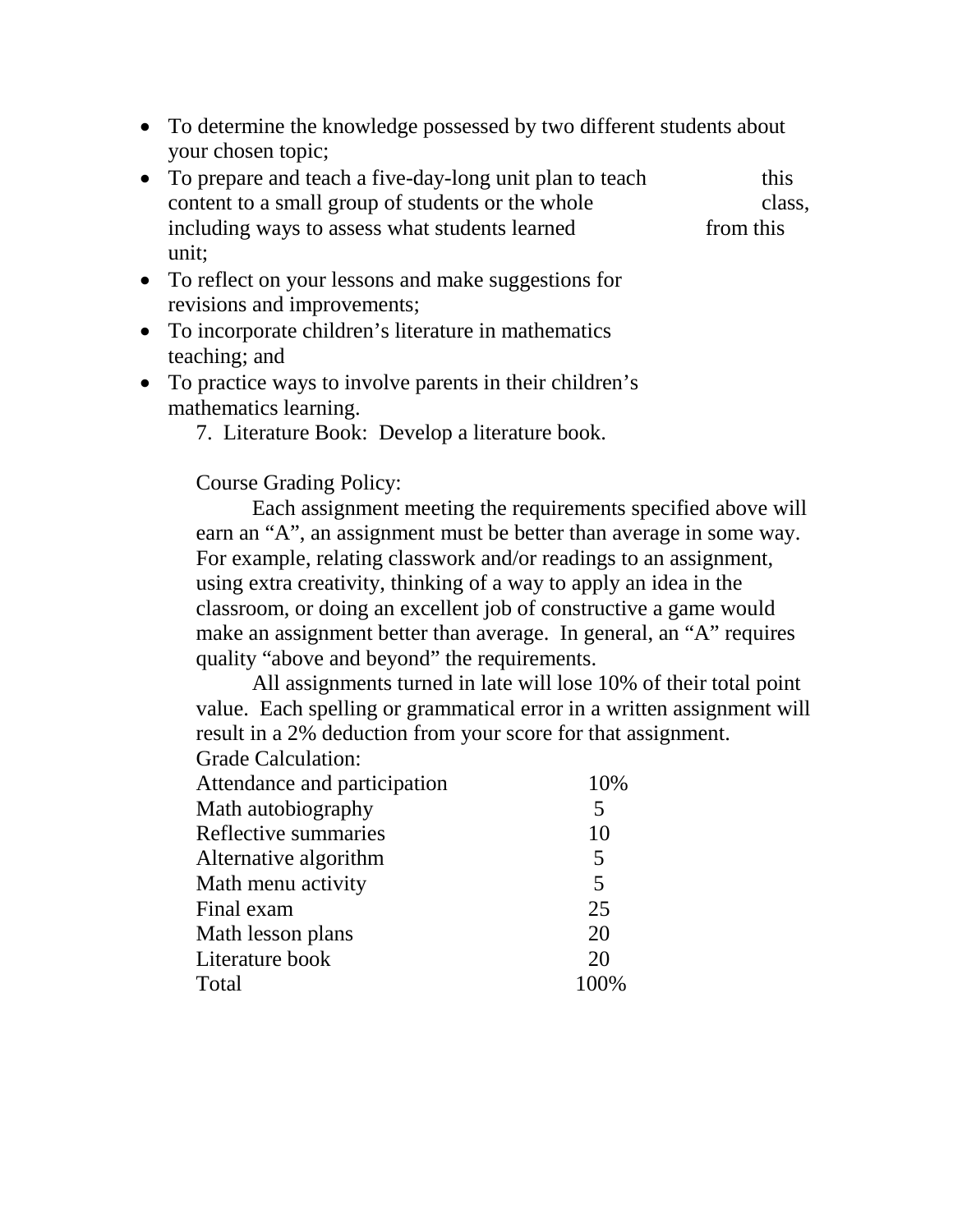| <b>Grading Scale for Course Grades</b> |                 |               |             |
|----------------------------------------|-----------------|---------------|-------------|
| A 95-100                               | B+ 87-89        | $C_{+}$ 77-79 |             |
| $A - 90-94$                            | B 84-86 C 74-76 |               |             |
|                                        |                 |               | $C - 70-73$ |

Students who have not submitted all assignments by Tuesday July 14, 2000 will receive a grade of "Incomplete". Please note that each unexcused absence decreases your overall percent by 5%. For example, three unexcused absences would result in a potential maximum grade of B (85).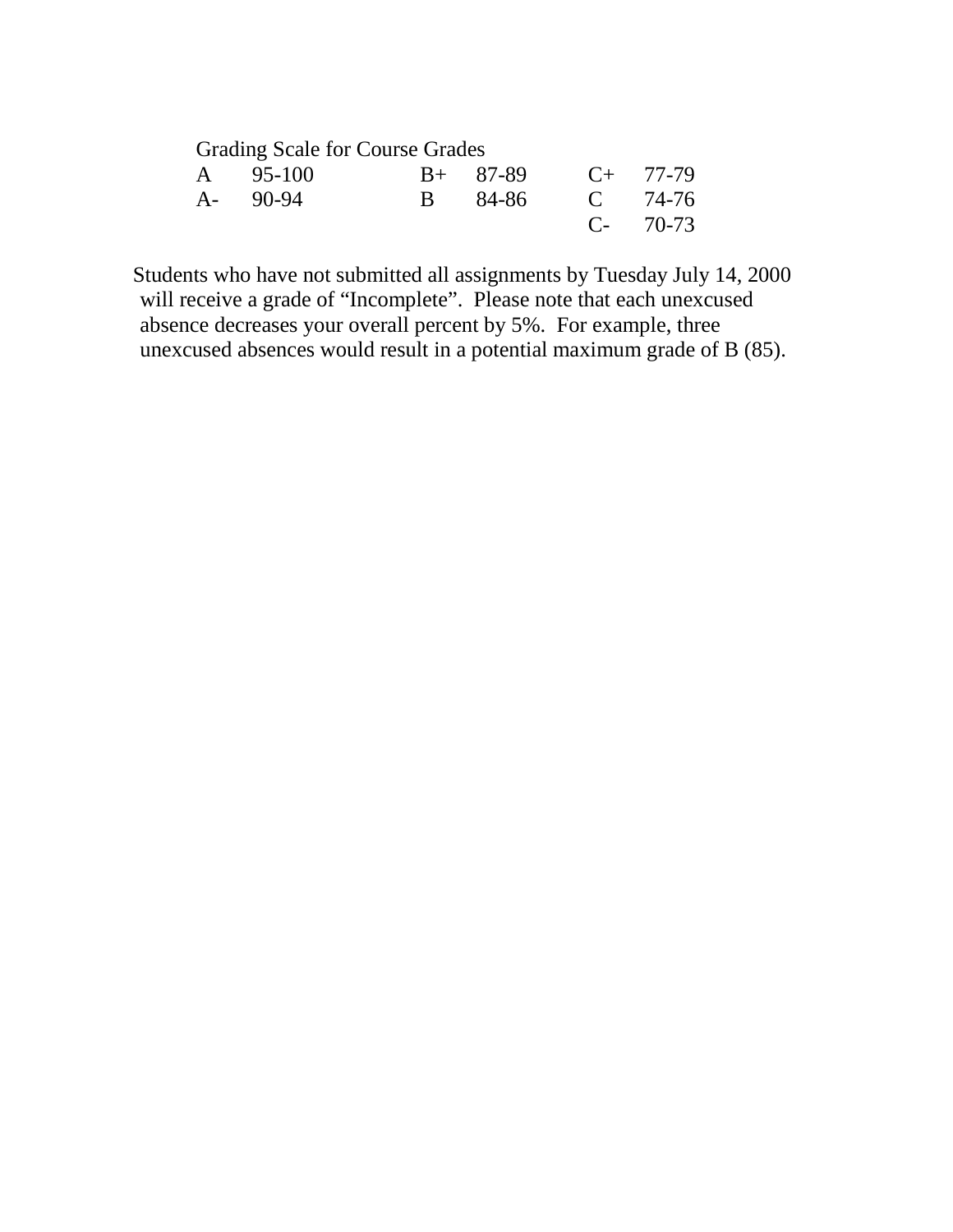## Class Sessions

Class Session  $1 - 6/19/2001$ Topics: Course introduction, Syllabus, Standards, Five-Step lesson plans. Reading Assignment: Chapter 1; Appendices A&B. Written Assignment due: Math Autobiography.

Class Session #2 -- 6/21/2001 Topic: Doing math, Developing understanding Reading Assignment: Chapters 2,3. Written Assignment due: RS2, RS3. Demonstration of math menu activity and alternative algorithm activity.

Class Session #3 -- 6/26/2001 Topic: Early number concepts, What math should we teach? Reading Assignment: Chapters 6, 4 (pp.47-50). Written Assignment due: RS6, RS4. Math menu activity #1 and alternative algorithm activity #1.

Class Session #4 – 6/28/2001 Topic: Meaning of operations (addition & subtraction) using children's literature. Technology and School Mathematics. Reading Assignment: Chapters 24 & 7 (p. 117 - p. 126) Written Assignment due: RS24 & RS7.1. Math menu activity #2 and alternative algorithm activity #2.

Class Session #5 -- 7/3/2001 Topic: Equity, Involving parents, Meaning of operations (multiplication and division) Reading Assignment: Chapters 23 & 7 (p. 127 - end); Article on parents Written Assignment due: RS23, RS7.2 Math menu activity #3. Guest speakers:

Class Session #6 -- 7/5/2001 Topic: Basic facts, Place value. Reading Assignment: Chapters 8 & 9. Written Assignment due: RS8, RS9. Math menu activity #4 and alternative algorithm activity #3.